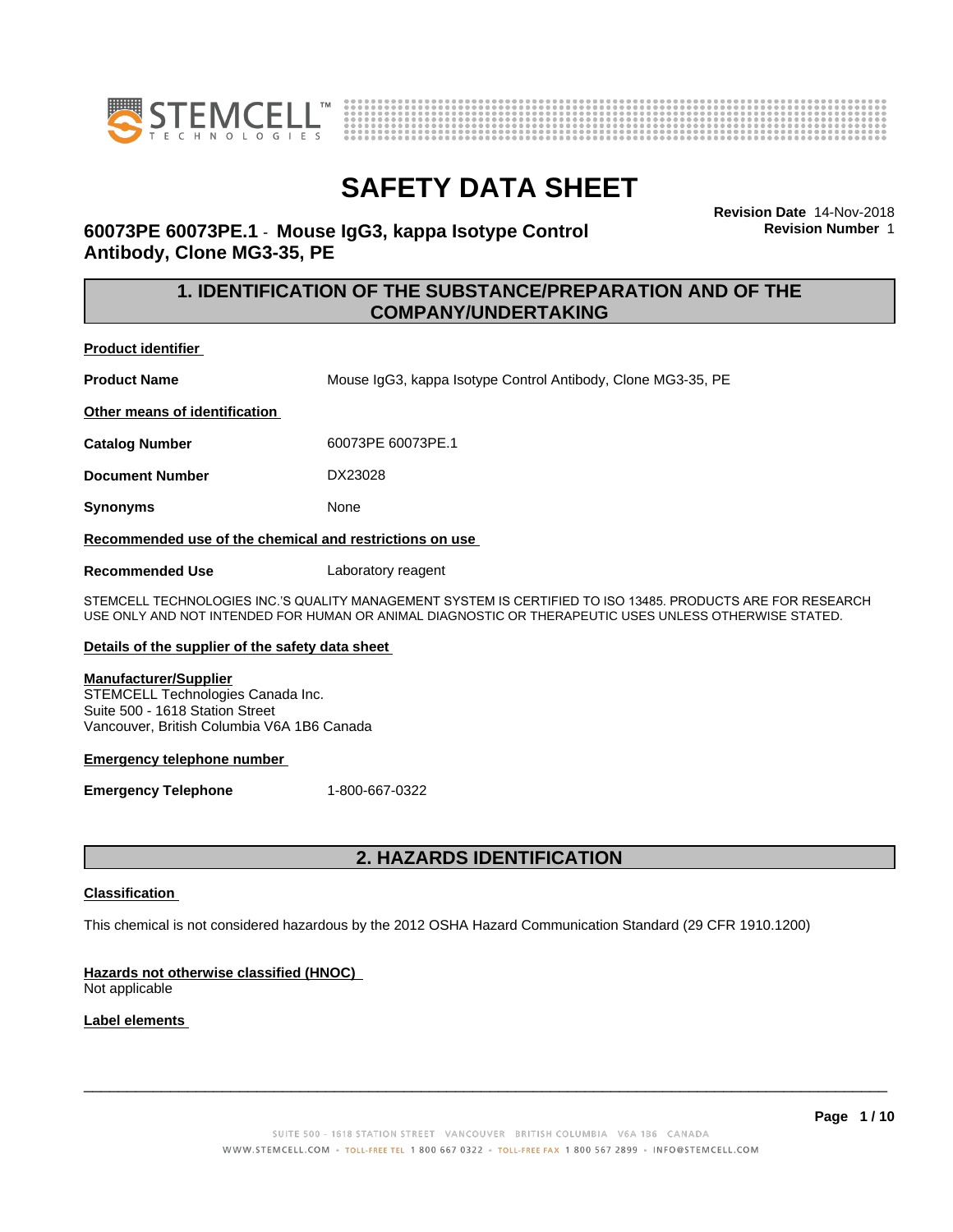



### \_\_\_\_\_\_\_\_\_\_\_\_\_\_\_\_\_\_\_\_\_\_\_\_\_\_\_\_\_\_\_\_\_\_\_\_\_\_\_\_\_\_\_\_\_\_\_\_\_\_\_\_\_\_\_\_\_\_\_\_\_\_\_\_\_\_\_\_\_\_\_\_\_\_\_\_\_\_\_\_\_\_\_\_\_\_\_\_\_\_\_\_\_ **Revision Date** 14-Nov-2018 **60073PE 60073PE.1** - **Mouse IgG3, kappa Isotype Control Antibody, Clone MG3-35, PE**

**Revision Number** 1



**Other Information**

Not applicable

**Unknown acute toxicity** 0 % of the mixture consists of ingredient(s) of unknown toxicity

0 % of the mixture consists of ingredient(s) of unknown acute oral toxicity

0 % of the mixture consists of ingredient(s) of unknown acute dermal toxicity

0 % of the mixture consists of ingredient(s) of unknown acute inhalation toxicity (gas)

0 % of the mixture consists of ingredient(s) of unknown acute inhalation toxicity (vapor)

0 % of the mixture consists of ingredient(s) of unknown acute inhalation toxicity (dust/mist)

### **3. COMPOSITION/INFORMATION ON INGREDIENTS**

### **Substance**

Not applicable.

### **Mixture**

Not a hazardous substance or mixture according to the Globally Harmonized System (GHS)

\*The exact percentage (concentration) of composition has been withheld as a trade secret.

### **4. FIRST AID MEASURES**

### **Description of first aid measures**

**Inhalation** Remove to fresh air.

**Eye contact Rinse thoroughly with plenty of water for at least 15 minutes, lifting lower and upper eyelids.** Consult a physician.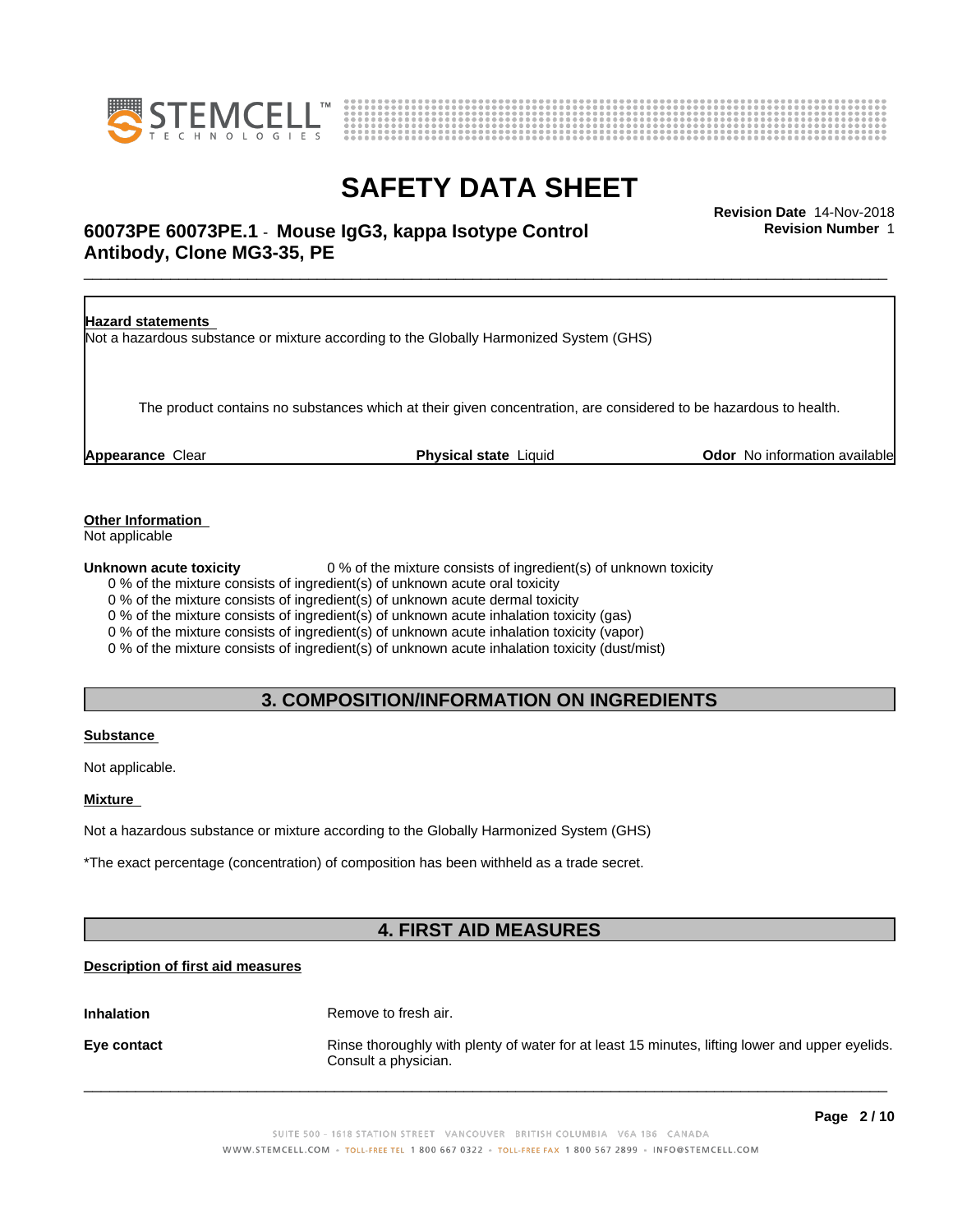



**Revision Number** 1

### \_\_\_\_\_\_\_\_\_\_\_\_\_\_\_\_\_\_\_\_\_\_\_\_\_\_\_\_\_\_\_\_\_\_\_\_\_\_\_\_\_\_\_\_\_\_\_\_\_\_\_\_\_\_\_\_\_\_\_\_\_\_\_\_\_\_\_\_\_\_\_\_\_\_\_\_\_\_\_\_\_\_\_\_\_\_\_\_\_\_\_\_\_ **Revision Date** 14-Nov-2018 **60073PE 60073PE.1** - **Mouse IgG3, kappa Isotype Control Antibody, Clone MG3-35, PE**

| <b>Skin contact</b>                                                                                       | Wash skin with soap and water.                                                                                                        |  |
|-----------------------------------------------------------------------------------------------------------|---------------------------------------------------------------------------------------------------------------------------------------|--|
| Ingestion                                                                                                 | Clean mouth with water and drink afterwards plenty of water.                                                                          |  |
| Most important symptoms and effects, both acute and delayed                                               |                                                                                                                                       |  |
| <b>Symptoms</b>                                                                                           | No information available.                                                                                                             |  |
|                                                                                                           | Indication of any immediate medical attention and special treatment needed                                                            |  |
| Note to physicians                                                                                        | Treat symptomatically.                                                                                                                |  |
|                                                                                                           |                                                                                                                                       |  |
|                                                                                                           | <b>5. FIRE-FIGHTING MEASURES</b>                                                                                                      |  |
| <b>Suitable Extinguishing Media</b>                                                                       | Use extinguishing measures that are appropriate to local circumstances and the<br>surrounding environment.                            |  |
| Unsuitable extinguishing media                                                                            | CAUTION: Use of water spray when fighting fire may be inefficient.                                                                    |  |
| Specific hazards arising from the<br>chemical                                                             | No information available.                                                                                                             |  |
| <b>Explosion data</b><br>Sensitivity to Mechanical Impact None.<br><b>Sensitivity to Static Discharge</b> | None.                                                                                                                                 |  |
| Special protective equipment for<br>fire-fighters                                                         | Firefighters should wear self-contained breathing apparatus and full firefighting turnout<br>gear. Use personal protection equipment. |  |

### **6. ACCIDENTAL RELEASE MEASURES**

### **Personal precautions, protective equipment and emergency procedures**

**Personal precautions** Ensure adequate ventilation.

### **Environmental precautions**

**Environmental precautions** See Section 12 for additional Ecological Information.

### **Methods and material for containment and cleaning up**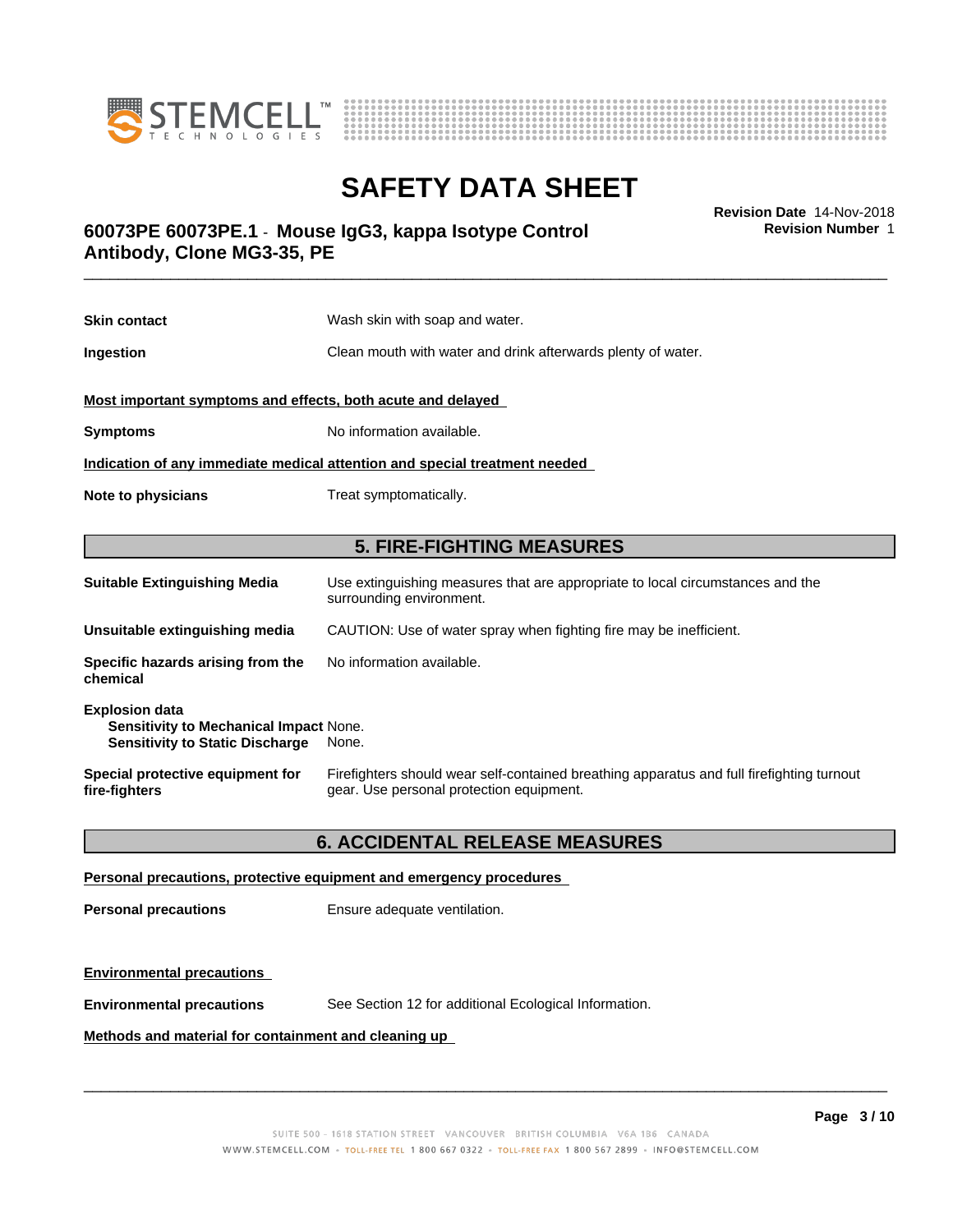



**Revision Number** 1

### \_\_\_\_\_\_\_\_\_\_\_\_\_\_\_\_\_\_\_\_\_\_\_\_\_\_\_\_\_\_\_\_\_\_\_\_\_\_\_\_\_\_\_\_\_\_\_\_\_\_\_\_\_\_\_\_\_\_\_\_\_\_\_\_\_\_\_\_\_\_\_\_\_\_\_\_\_\_\_\_\_\_\_\_\_\_\_\_\_\_\_\_\_ **Revision Date** 14-Nov-2018 **60073PE 60073PE.1** - **Mouse IgG3, kappa Isotype Control Antibody, Clone MG3-35, PE**

| <b>Methods for containment</b>         | Prevent further leakage or spillage if safe to do so.                                |  |
|----------------------------------------|--------------------------------------------------------------------------------------|--|
| Methods for cleaning up                | Pick up and transfer to properly labeled containers.                                 |  |
| <b>Prevention of secondary hazards</b> | Clean contaminated objects and areas thoroughly observing environmental regulations. |  |

### **7. HANDLING AND STORAGE**

### **Precautions for safe handling**

**Advice on safe handling** Handle in accordance with good industrial hygiene and safety practice.

### **Conditions for safe storage, including any incompatibilities**

**Storage Conditions** Keep containers tightly closed in a dry, cool and well-ventilated place.

### **8. EXPOSURE CONTROLS/PERSONAL PROTECTION**

## **Control parameters Exposure Limits** This product, as supplied, does not contain any hazardous materials with occupational exposure limits established by the region specific regulatory bodies. **Appropriate engineering controls Engineering controls** Showers Eyewash stations Ventilation systems. **Individual protection measures, such as personal protective equipment Eye/face protection** No special protective equipment required. **Skin and body protection** No special protective equipment required. **Respiratory protection** No protective equipment is needed under normal use conditions. If exposure limits are exceeded or irritation is experienced, ventilation and evacuation may be required.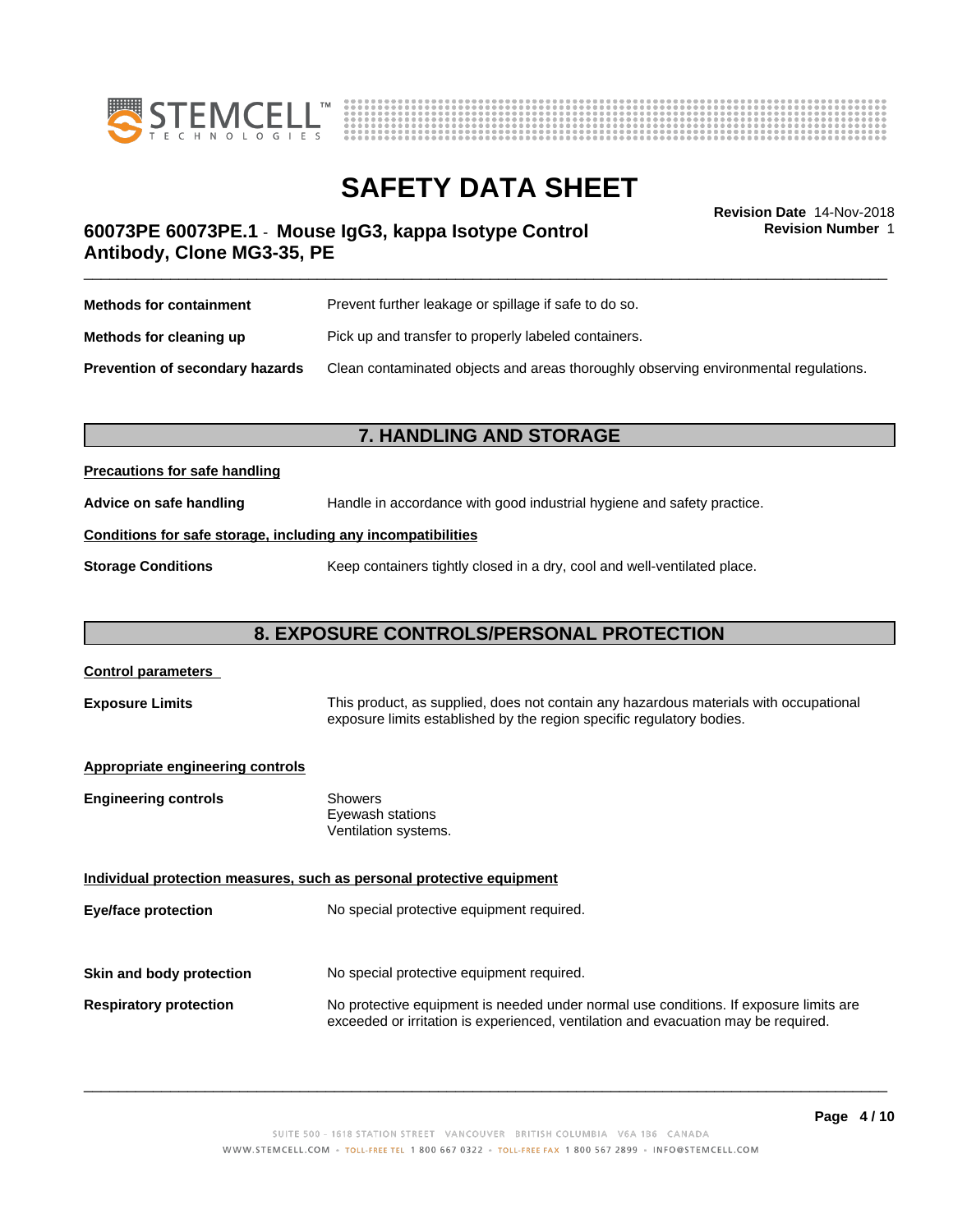



### \_\_\_\_\_\_\_\_\_\_\_\_\_\_\_\_\_\_\_\_\_\_\_\_\_\_\_\_\_\_\_\_\_\_\_\_\_\_\_\_\_\_\_\_\_\_\_\_\_\_\_\_\_\_\_\_\_\_\_\_\_\_\_\_\_\_\_\_\_\_\_\_\_\_\_\_\_\_\_\_\_\_\_\_\_\_\_\_\_\_\_\_\_ **Revision Date** 14-Nov-2018 **60073PE 60073PE.1** - **Mouse IgG3, kappa Isotype Control Antibody, Clone MG3-35, PE**

**General hygiene considerations** Handle in accordance with good industrial hygiene and safety practice.

### **9. PHYSICAL AND CHEMICAL PROPERTIES**

### **Information on basic physical and chemical properties**

**Physical state** Liquid Appearance **Clear** 

**Explosive properties**<br> **Oxidizing properties**<br>
No information available **Oxidizing properties Property Remarks •Method Property Remarks •Method pH** No data available None known<br> **Melting point / freezing point** No data available None known **Melting point / freezing point** No data available None known<br> **Boiling point / boiling range** No data available None known **Boiling point / boiling range Flash point No data available None known Evaporation rate Cone Cone Access Mode to Access 10 and 7 and 7 and 7 and 7 and 7 and 7 and 7 and 7 and 7 and 7 and 7 and 7 and 7 and 7 and 7 and 7 and 7 and 7 and 7 and 7 and 7 and 7 and 7 and 7 and 7 and 7 and 7 and 7 Flammability (solid, gas)** No data available None known **Flammability Limit in Air Air 1988 1999 <b>1999 1999**  None known **Upper flammability limit:** No data available **Lower flammability limit:** No data available **Vapor pressure No data available None known Vapor density**<br> **Relative density**<br>
No data available None Known<br>
None known **Relative density No data available and the Shown None known**<br> **Water solubility No data available None known None known Water solubility Solubility in other solvents** No data available None known<br> **Partition coefficient** No data available None known<br>
None known **Partition coefficient**<br> **Autoignition temperature**<br>
No data available None None known<br>
None known **Autoignition temperature No data available None known**<br> **Decomposition temperature** No data available **None known**<br>
None known **Decomposition temperature** No data available<br> **Kinematic viscosity** No data available **Kinematic viscosity No data available None known**<br> **Notata available None known**<br>
Notata available **None known Dynamic viscosity No data available None known** 

**Other Information VOC** Content (%)

**Color** No information available **Odor** No information available **Odor threshold** No information available

**Softening point** No information available **Molecular weight** No information available **Molecular formula No information available**<br>**VOC Content (%)** No information available **Liquid Density** No information available **Bulk density** No information available

### **10. STABILITY AND REACTIVITY**

**Reactivity No information available.** 

SUITE 500 - 1618 STATION STREET VANCOUVER BRITISH COLUMBIA V6A 1B6 CANADA WWW.STEMCELL.COM • TOLL-FREE TEL 1 800 667 0322 • TOLL-FREE FAX 1 800 567 2899 • INFO@STEMCELL.COM

 $\overline{\phantom{a}}$  ,  $\overline{\phantom{a}}$  ,  $\overline{\phantom{a}}$  ,  $\overline{\phantom{a}}$  ,  $\overline{\phantom{a}}$  ,  $\overline{\phantom{a}}$  ,  $\overline{\phantom{a}}$  ,  $\overline{\phantom{a}}$  ,  $\overline{\phantom{a}}$  ,  $\overline{\phantom{a}}$  ,  $\overline{\phantom{a}}$  ,  $\overline{\phantom{a}}$  ,  $\overline{\phantom{a}}$  ,  $\overline{\phantom{a}}$  ,  $\overline{\phantom{a}}$  ,  $\overline{\phantom{a}}$ 

**Revision Number** 1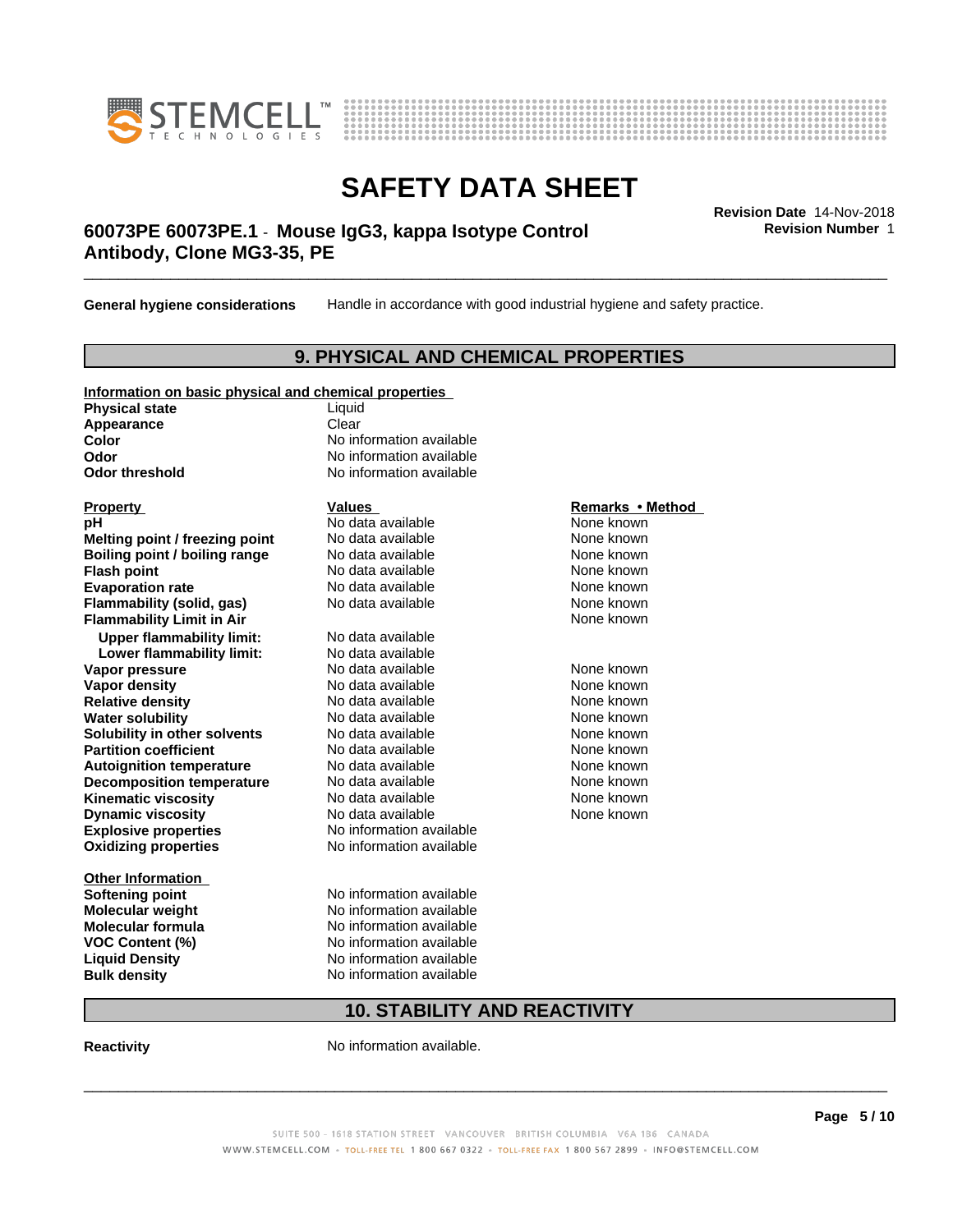



# **SAFETY DATA SHEET**<br>Revision Date 14-Nov-2018

### \_\_\_\_\_\_\_\_\_\_\_\_\_\_\_\_\_\_\_\_\_\_\_\_\_\_\_\_\_\_\_\_\_\_\_\_\_\_\_\_\_\_\_\_\_\_\_\_\_\_\_\_\_\_\_\_\_\_\_\_\_\_\_\_\_\_\_\_\_\_\_\_\_\_\_\_\_\_\_\_\_\_\_\_\_\_\_\_\_\_\_\_\_ **Revision Date** 14-Nov-2018 **60073PE 60073PE.1** - **Mouse IgG3, kappa Isotype Control Antibody, Clone MG3-35, PE**

**Revision Number** 1

| <b>Chemical stability</b>                                               | Stable under normal conditions.           |
|-------------------------------------------------------------------------|-------------------------------------------|
| <b>Possibility of hazardous reactions</b> None under normal processing. |                                           |
| <b>Conditions to avoid</b>                                              | None known based on information supplied. |
| Incompatible materials                                                  | None known based on information supplied. |
|                                                                         |                                           |

**Hazardous decomposition products** None known based on information supplied.

### **11. TOXICOLOGICAL INFORMATION**

### **Information on likely routes of exposure**

### **Product Information**

| <b>Inhalation</b>   | Specific test data for the substance or mixture is not available.            |
|---------------------|------------------------------------------------------------------------------|
| Eye contact         | Specific test data for the substance or mixture is not available.            |
| <b>Skin contact</b> | Specific test data for the substance or mixture is not available.            |
| Ingestion           | Specific test data for the substance or mixture is not available.            |
|                     | Symptoms related to the physical, chemical and toxicological characteristics |
|                     |                                                                              |

**Symptoms** No information available.

### **Numerical measures of toxicity**

### **Acute toxicity**

### **The following values are calculated based on chapter 3.1 of the GHS document** .

### **Unknown acute toxicity** 0 % of the mixture consists of ingredient(s) of unknown toxicity

0 % of the mixture consists of ingredient(s) of unknown acute oral toxicity

0 % of the mixture consists of ingredient(s) of unknown acute dermal toxicity

0 % of the mixture consists of ingredient(s) of unknown acute inhalation toxicity (gas)

0 % of the mixture consists of ingredient(s) of unknown acute inhalation toxicity (vapor)

0 % of the mixture consists of ingredient(s) of unknown acute inhalation toxicity (dust/mist)

### **Delayed and immediate effects as well as chronic effects from short and long-term exposure**

**Skin corrosion/irritation** No information available.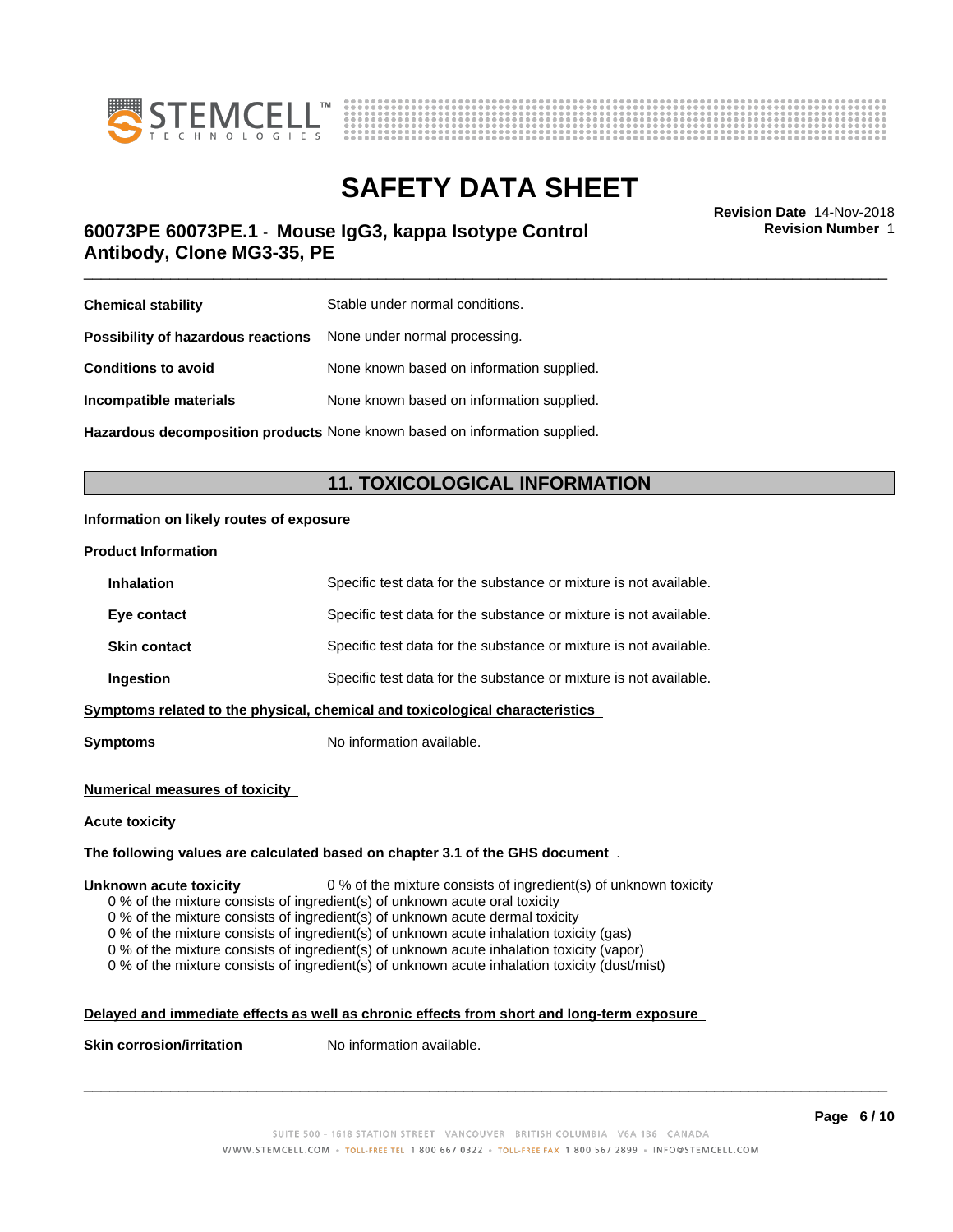



### \_\_\_\_\_\_\_\_\_\_\_\_\_\_\_\_\_\_\_\_\_\_\_\_\_\_\_\_\_\_\_\_\_\_\_\_\_\_\_\_\_\_\_\_\_\_\_\_\_\_\_\_\_\_\_\_\_\_\_\_\_\_\_\_\_\_\_\_\_\_\_\_\_\_\_\_\_\_\_\_\_\_\_\_\_\_\_\_\_\_\_\_\_ **Revision Date** 14-Nov-2018 **60073PE 60073PE.1** - **Mouse IgG3, kappa Isotype Control Antibody, Clone MG3-35, PE**

| Serious eye damage/eye irritation | No information available. |
|-----------------------------------|---------------------------|
| Respiratory or skin sensitization | No information available. |
| Germ cell mutagenicity            | No information available. |
| Carcinogenicity                   | No information available. |
| <b>Reproductive toxicity</b>      | No information available. |
| <b>STOT - single exposure</b>     | No information available. |
| <b>STOT - repeated exposure</b>   | No information available. |
| <b>Aspiration hazard</b>          | No information available. |

### **12. ECOLOGICAL INFORMATION**

| <b>Ecotoxicity</b>            | ٠                                  |
|-------------------------------|------------------------------------|
| Persistence and degradability | No information available.          |
| <b>Bioaccumulation</b>        | There is no data for this product. |
| Other adverse effects         | No information available.          |

### **13. DISPOSAL CONSIDERATIONS**

| Waste treatment methods                |                                                                                                                    |
|----------------------------------------|--------------------------------------------------------------------------------------------------------------------|
| Waste from residues/unused<br>products | Dispose of in accordance with local regulations. Dispose of waste in accordance with<br>environmental legislation. |
| Contaminated packaging                 | Do not reuse empty containers.                                                                                     |
| <b>US EPA Waste Number</b>             | P <sub>105</sub>                                                                                                   |

### **14. TRANSPORT INFORMATION**

**Revision Number** 1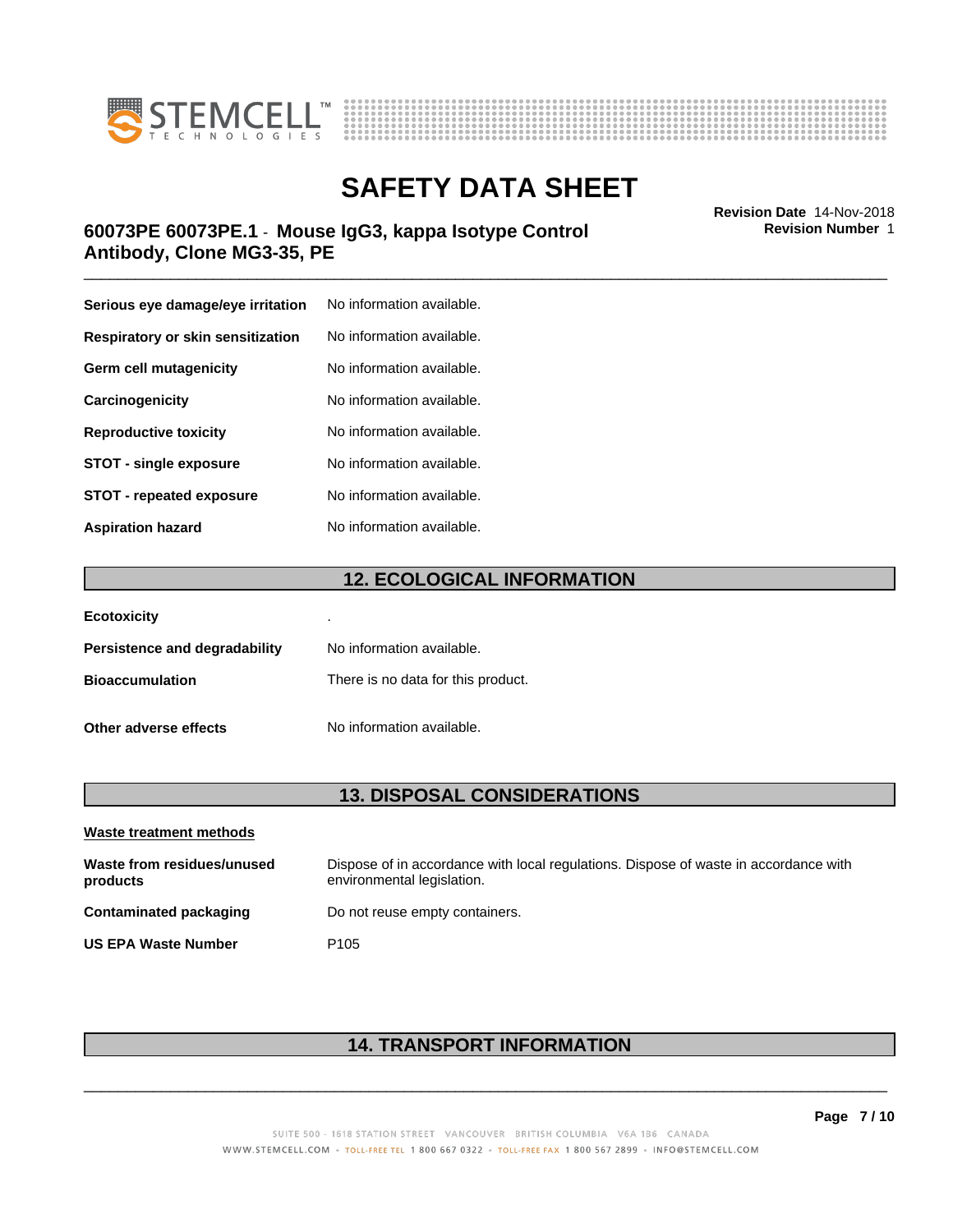



\_\_\_\_\_\_\_\_\_\_\_\_\_\_\_\_\_\_\_\_\_\_\_\_\_\_\_\_\_\_\_\_\_\_\_\_\_\_\_\_\_\_\_\_\_\_\_\_\_\_\_\_\_\_\_\_\_\_\_\_\_\_\_\_\_\_\_\_\_\_\_\_\_\_\_\_\_\_\_\_\_\_\_\_\_\_\_\_\_\_\_\_\_ **Revision Date** 14-Nov-2018 **60073PE 60073PE.1** - **Mouse IgG3, kappa Isotype Control Antibody, Clone MG3-35, PE**

| <u>DOT</u>  | Not regulated |
|-------------|---------------|
| <b>TDG</b>  | Not regulated |
| <b>MEX</b>  | Not regulated |
| ICAO (air)  | Not regulated |
| <b>IATA</b> | Not regulated |
| <b>IMDG</b> | Not regulated |
| <b>RID</b>  | Not regulated |
| <b>ADR</b>  | Not regulated |
| <b>ADN</b>  | Not regulated |

### **15. REGULATORY INFORMATION**

| <b>International Inventories</b> |                 |  |
|----------------------------------|-----------------|--|
| <b>TSCA</b>                      | Complies        |  |
| <b>DSL/NDSL</b>                  | Complies        |  |
| <b>EINECS/ELINCS</b>             | Complies        |  |
| <b>ENCS</b>                      | Does not comply |  |
| <b>IECSC</b>                     | Complies        |  |
| <b>KECL</b>                      | Complies        |  |
| <b>PICCS</b>                     | Complies        |  |
| <b>AICS</b>                      | Complies        |  |
|                                  |                 |  |

 **Legend:**

 **TSCA** - United States Toxic Substances Control Act Section 8(b) Inventory

 **DSL/NDSL** - Canadian Domestic Substances List/Non-Domestic Substances List

 **EINECS/ELINCS** - European Inventory of Existing Chemical Substances/European List of Notified Chemical Substances

 **ENCS** - Japan Existing and New Chemical Substances

 **IECSC** - China Inventory of Existing Chemical Substances

 **KECL** - Korean Existing and Evaluated Chemical Substances

 **PICCS** - Philippines Inventory of Chemicals and Chemical Substances

 **AICS** - Australian Inventory of Chemical Substances

### **US Federal Regulations**

### **SARA 313**

Section 313 of Title III of the Superfund Amendments and Reauthorization Act of 1986 (SARA). This product does not contain any chemicals which are subject to the reporting requirements of the Act and Title 40 of the Code of Federal Regulations, Part 372.

 $\overline{\phantom{a}}$  ,  $\overline{\phantom{a}}$  ,  $\overline{\phantom{a}}$  ,  $\overline{\phantom{a}}$  ,  $\overline{\phantom{a}}$  ,  $\overline{\phantom{a}}$  ,  $\overline{\phantom{a}}$  ,  $\overline{\phantom{a}}$  ,  $\overline{\phantom{a}}$  ,  $\overline{\phantom{a}}$  ,  $\overline{\phantom{a}}$  ,  $\overline{\phantom{a}}$  ,  $\overline{\phantom{a}}$  ,  $\overline{\phantom{a}}$  ,  $\overline{\phantom{a}}$  ,  $\overline{\phantom{a}}$ 

**Revision Number** 1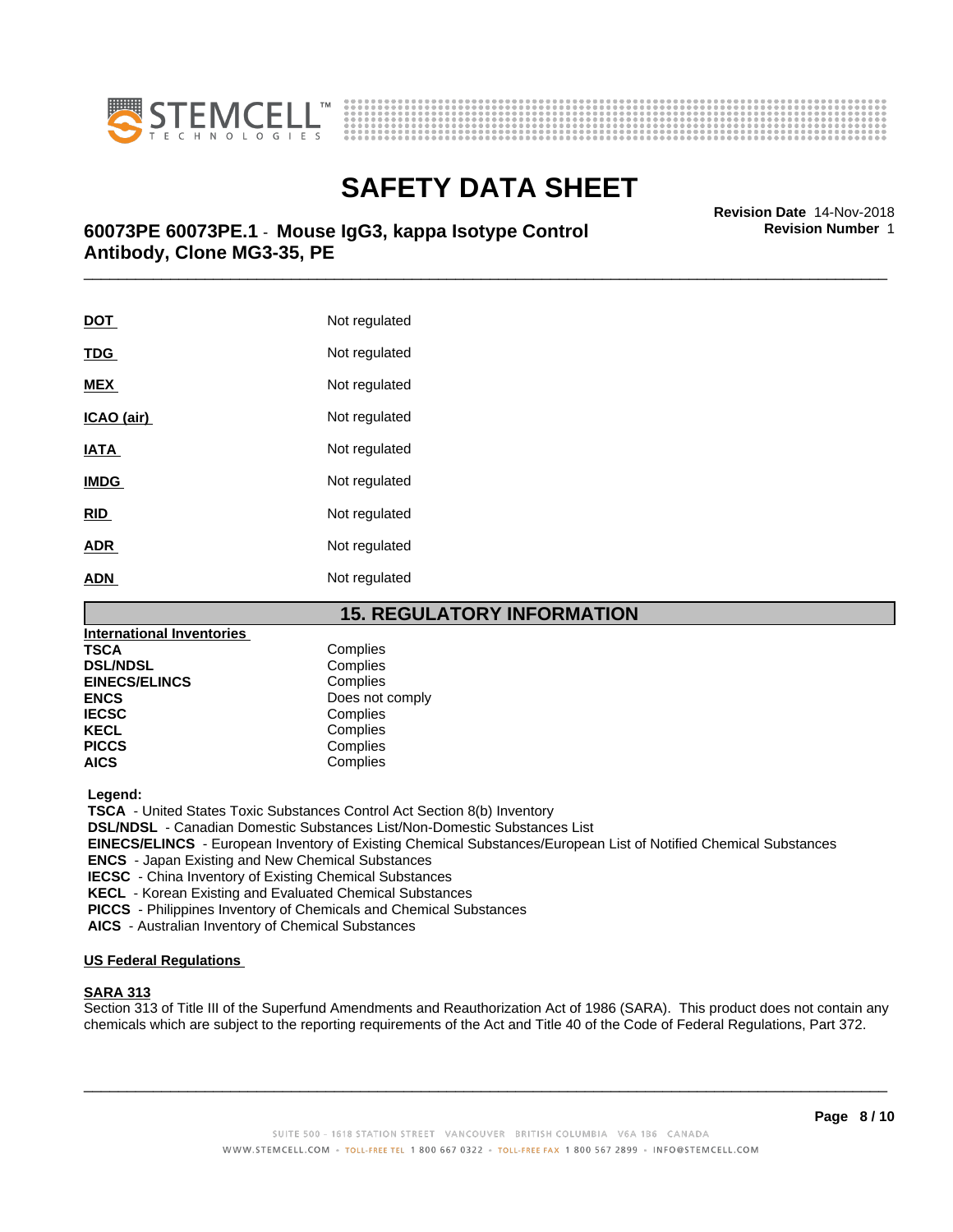



**Revision Number** 1

### \_\_\_\_\_\_\_\_\_\_\_\_\_\_\_\_\_\_\_\_\_\_\_\_\_\_\_\_\_\_\_\_\_\_\_\_\_\_\_\_\_\_\_\_\_\_\_\_\_\_\_\_\_\_\_\_\_\_\_\_\_\_\_\_\_\_\_\_\_\_\_\_\_\_\_\_\_\_\_\_\_\_\_\_\_\_\_\_\_\_\_\_\_ **Revision Date** 14-Nov-2018 **60073PE 60073PE.1** - **Mouse IgG3, kappa Isotype Control Antibody, Clone MG3-35, PE**

| No |  |
|----|--|
| No |  |
| No |  |
| N٥ |  |
| No |  |
|    |  |

### **CWA (Clean WaterAct)**

This product does not contain any substances regulated as pollutants pursuant to the Clean Water Act (40 CFR 122.21 and 40 CFR 122.42).

### **CERCLA**

This material, as supplied, does not contain any substances regulated as hazardous substances under the Comprehensive Environmental Response Compensation and Liability Act (CERCLA) (40 CFR 302) or the Superfund Amendments and Reauthorization Act (SARA) (40 CFR 355). There may be specific reporting requirements at the local, regional, or state level pertaining to releases of this material.

### **US State Regulations**

### **California Proposition 65**

This product does not contain any Proposition 65 chemicals.

### **U.S. State Right-to-Know Regulations**

### **US State Regulations**

| Chemical name                         | New Jersey | <b>Massachusetts</b> | Pennsylvania |
|---------------------------------------|------------|----------------------|--------------|
| Water<br>7732-18-5                    |            |                      |              |
| Sodium Phosphate Dibasic<br>7558-79-4 |            |                      |              |
| Sodium Azide<br>26628-22-8            |            |                      |              |

### **U.S. EPA Label Information**

**EPA Pesticide Registration Number** Not applicable

### **16. OTHER INFORMATION, INCLUDING DATE OF PREPARATION OF THE LAST REVISION**

**Prepared By, State Control. STEMCELL Technologies Canada Inc.**